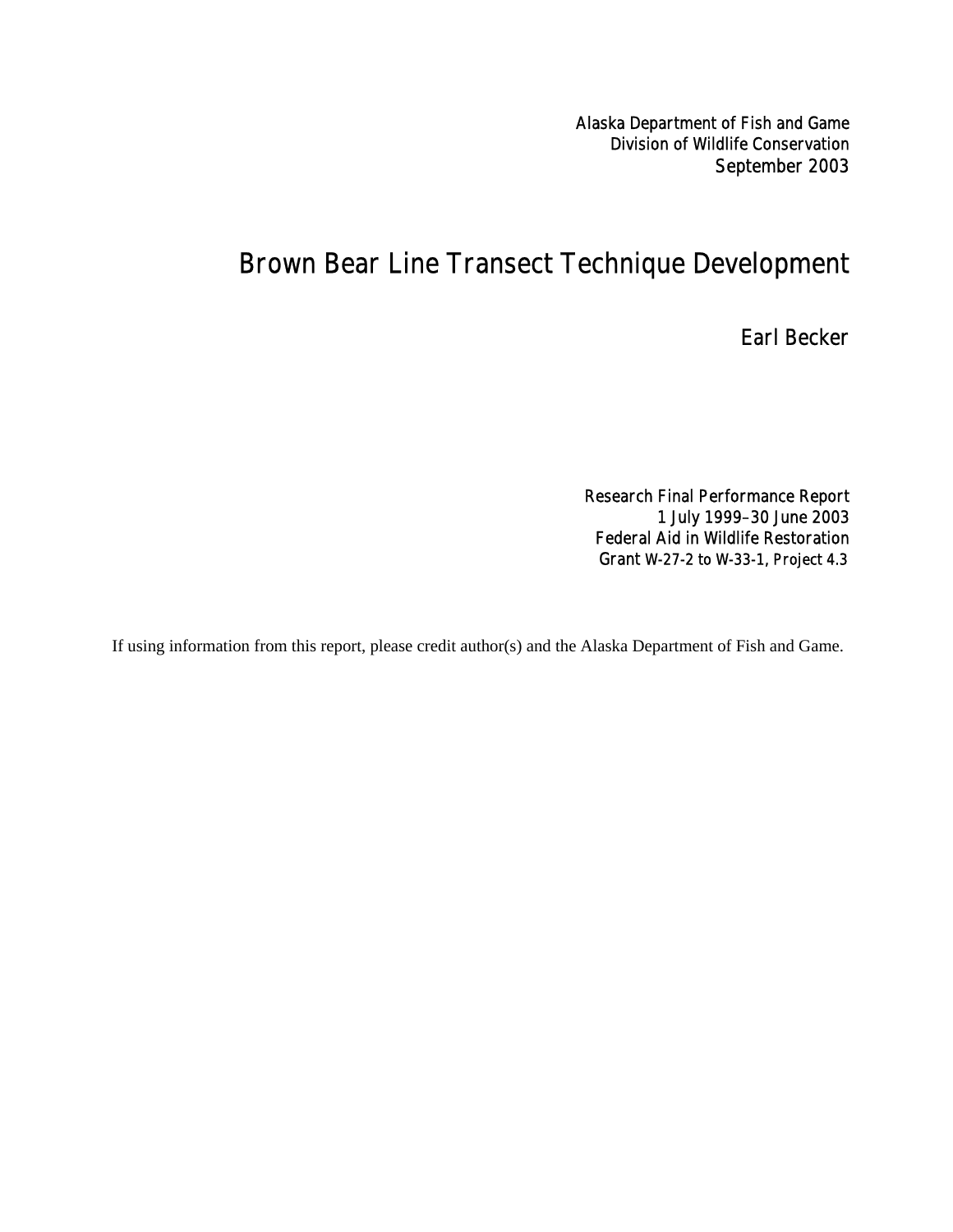**PROJECT TITLE:** Brown bear line transect development

**PRINCIPAL INVESTIGATOR:** Earl Becker

**COOPERATORS:** Pham X. Quang, University of Alaska; Becky Strauch, Alaska Department of Fish Game

**FEDERAL AID GRANT PROGRAM:** Wildlife Restoration

**GRANT AND SEGMENT NR.:** W-27-2, W-27-3, W-27-4, W-27-5, W-33-1

**PROJECT NUMBER.:** 4.30

**WORK LOCATION:** Southcentral Alaska. Specifically northern GMU 9B, GMU 9D, Unimak Island (in GMU 10), GMU 13 A, B, E and northern GMU 16 A and B.

**STATE:** Alaska

**PERIOD:** July 1, 1999 – June 30, 2003

# **I. PROBLEM OR NEED THAT PROMPTED THIS RESEARCH**

Brown bears are a long-lived species with low recruitment potential, and as a result, prone to inadvertent overharvest. In order to prevent this from occurring, an accurate, precise, and affordable method of accessing population status over sub-GMU sized areas is needed. At the current time, the department is using a mark-resight estimator and has obtained good research results with this technique. However, the cost of implementing the estimator is very expensive, typically exceeding \$200,000 when the cost of pre-marking is taken into account. Application of this technique to a management setting suffers from range of inference problems. This problem occurs because the study area for which a bear estimate is obtained is an order of magnitude smaller than the sub-GMU for which an estimate is needed, and as a result, the management decision is based upon heavily extrapolated data.

This study plan would continue development of a comprehensive process to develop, refine, and implement a cost-effective technique to estimate brown bear population size in sub-GMUs. Research will concentrate on the development of a special line-transect model that uses doublecount data to estimate the probability of detection at the apex of the detection curve.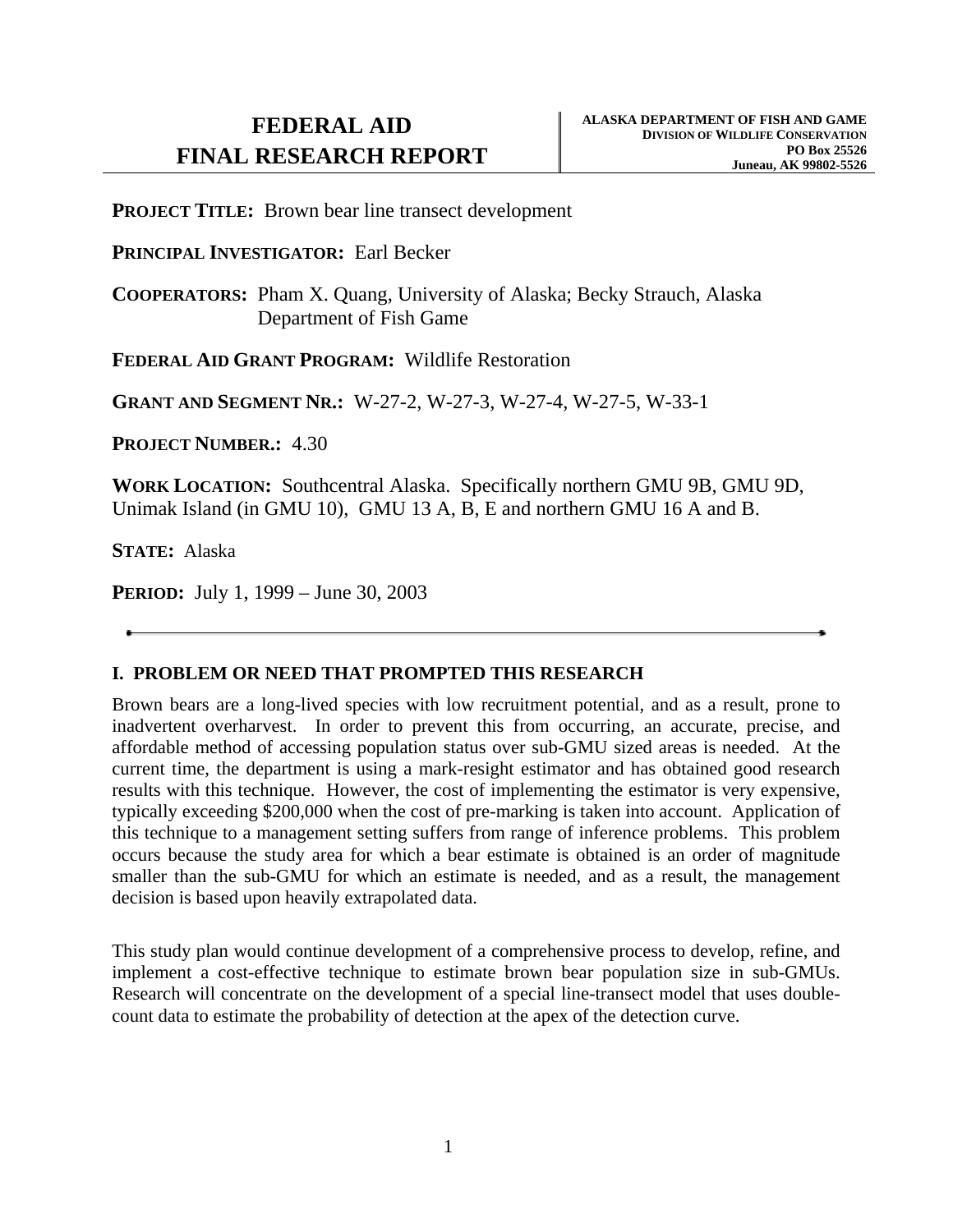# **II. REVIEW OF PRIOR RESEARCH AND STUDIES IN PROGRESS ON THE PROBLEM OR NEED**

Previous attempts to estimate bear density involved using mark-recapture techniques (Miller et al. 1997). The need to obtain population estimates on a sub-GMU level scale led to a pilot project on the Kiliuda Peninsula of Kodiak Island in the spring of 1996 to collect line-transect data on bears. The general technique, including the collection of double-count data between the pilot and the observer, was implemented at this time. Quang and Becker (1996, 1997, 1999) developed a series of line transect models to analyze this data set, and basically, these models were mathematical stepping-stones to the current model.

The use of double-count data allows for the estimation of the proportion of bears missed at the apex of the detection curve. Without this parameter, line-transect models would have to assume perfect detection at the apex, which is unrealistic and would result in an underestimation of bear density. We choose to incorporate this parameter in a different matter than other researchers (Manly, McDonald, and Garner. 1996, Alpizar-Jara and Pollock 1996).

# **III. APPROACHES USED AND FINDINGS RELATED TO THE OBJECTIVES AND TO PROBLEM OR NEED**

OBJECTIVE 1: Develop methods to speed up the random selection of transects

Becky Strauch, an ADF&G programmer and a National Park Service programmer wrote an Arcview program to randomly select transects within a study area. If the transects were selected in rugged terrain, they followed the elevational contour. In flat terrain, we used straight transects. In GMU 9D, and GMU 13 A and B, flat terrain was restricted, so we used hinged straight transects (2 straight transects with an angle off the mid-point).

OBJECTIVE 2: Modify the on-board computer programs to increase the flexibility and ease of use.

Becky Strauch wrote an ArcPad application program to collect the line-transect data. The program now keeps track of the length of transect flown and informs the survey crew when the transect endpoint has been reached. The removal of this previously manual process improves crew search efficiency.

OBJECTIVE 3: Refine the selection and measurement of covariates that are considered for use in the line transect model.

The 1996 pilot study revealed the importance of collecting search distance as a covariate. In order to accurately measure this covariate, we use a GPS unit to record this location. Using sheets depicting different bears under different percent cover (0, 10, 20, …. 90%) . We also standardized other covariates, such as bear activity and type.

OBJECTIVE 4: Test the variability of the GPS units, and the pilot/observer team to accurately mark known locations.

We tested commercial GPS units and found no bias in recording target location.

OBJECTIVE 5: Obtain an estimate of brown bear population size in the selected study area.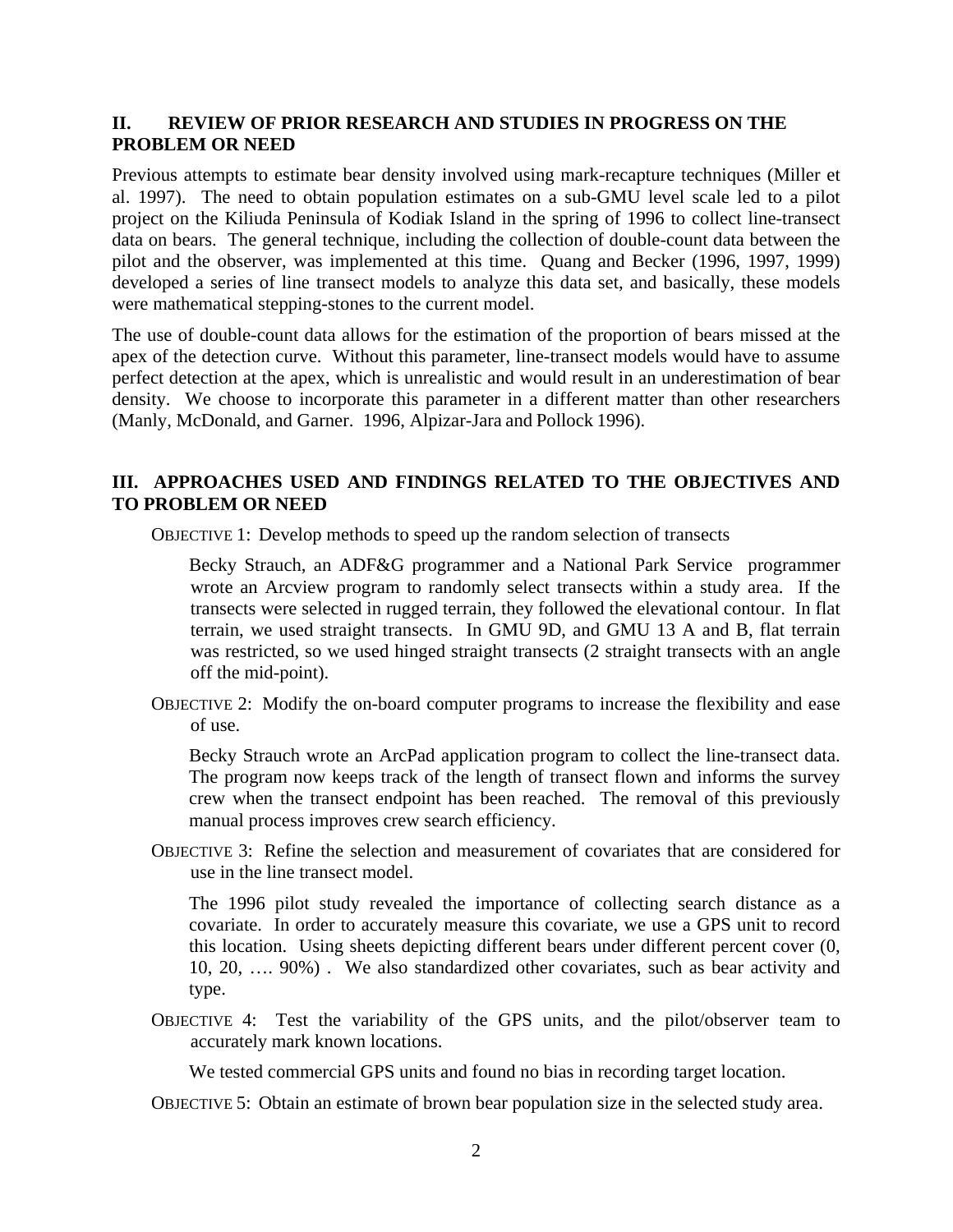In the spring of 1999 and 2000 we surveyed northern GMU 9D using aerial linetransects and obtained estimated bear density to be 38.6 brown bears/10000  $\text{km}^2$  and 76.6 black bears/10000  $km^2$ . In the spring of 2002 we obtained an estimated 169.0 estimated the density of 169.0 brown bears/10000  $km^2$  for GMU 9D and of 102.2 brown bears/10000  $km^2$  for Unimak Island (the only portion of GMU 10 inhabited by brown bears). We conducted a line-transect survey of brown and black bears in the Talkeetna study area (GMU 13E plus the northern sections of GMU 16 A and B) in the spring of 2000, 2001, and 2003. These data have yet to be analyzed. We conducted a line transect survey of brown and black bears in the Glennallen study area (GMU 13A and B) in the spring of 2003. Future data collection will be needed to obtain a population estimate for this study area.

OBJECTIVE 6: Preparation of reports and publications.

A publication is being revised to report the mathematics of the current line-transect model using the GMU 9D data as an example.

# **IV. MANAGEMENT IMPLICATIONS**

This technique has evolved into a viable tool for estimating bear population size and density. I recommend that the department use this technique to obtain bear density estimates in areas of management concern. The assumption that all bears are available to be seen will restrict use to late spring, just prior to the emergence of bears from their dens. This assumption will preclude the technique from being utilized in Southeast Alaska and the Kenai Peninsula.

# **V. SUMMARY OF WORK COMPLETED ON JOBS IDENTIFIED IN ANNUAL PLAN FOR LAST SEGMENT PERIOD ONLY**

*Job 1.1 Better transect selection process.* 

Previously accomplished.

*Job 1.2 Improved data input program.* 

Becky Strauch wrote an ArcPad application program to collect the line-transect data, replacing manual processing. The program now keeps track of the length of transect flown and informs the survey crew when the transect endpoint has been reached. The removal of the manual process improves crew search efficiency.

*Job 1.3 Refine model covariates.* 

Previously accomplished.

*Job 1.4 Variability of GPS and pilot/observer teams.* 

Previously accomplished.

*Job 1.5 Obtaining the population estimates.* 

During this period, we refined the estimates of GMU 9D and GMU 10 (Unimak Island) brown bear density. We also collected additional line-transect surveys in the Talkeetna and Glennallen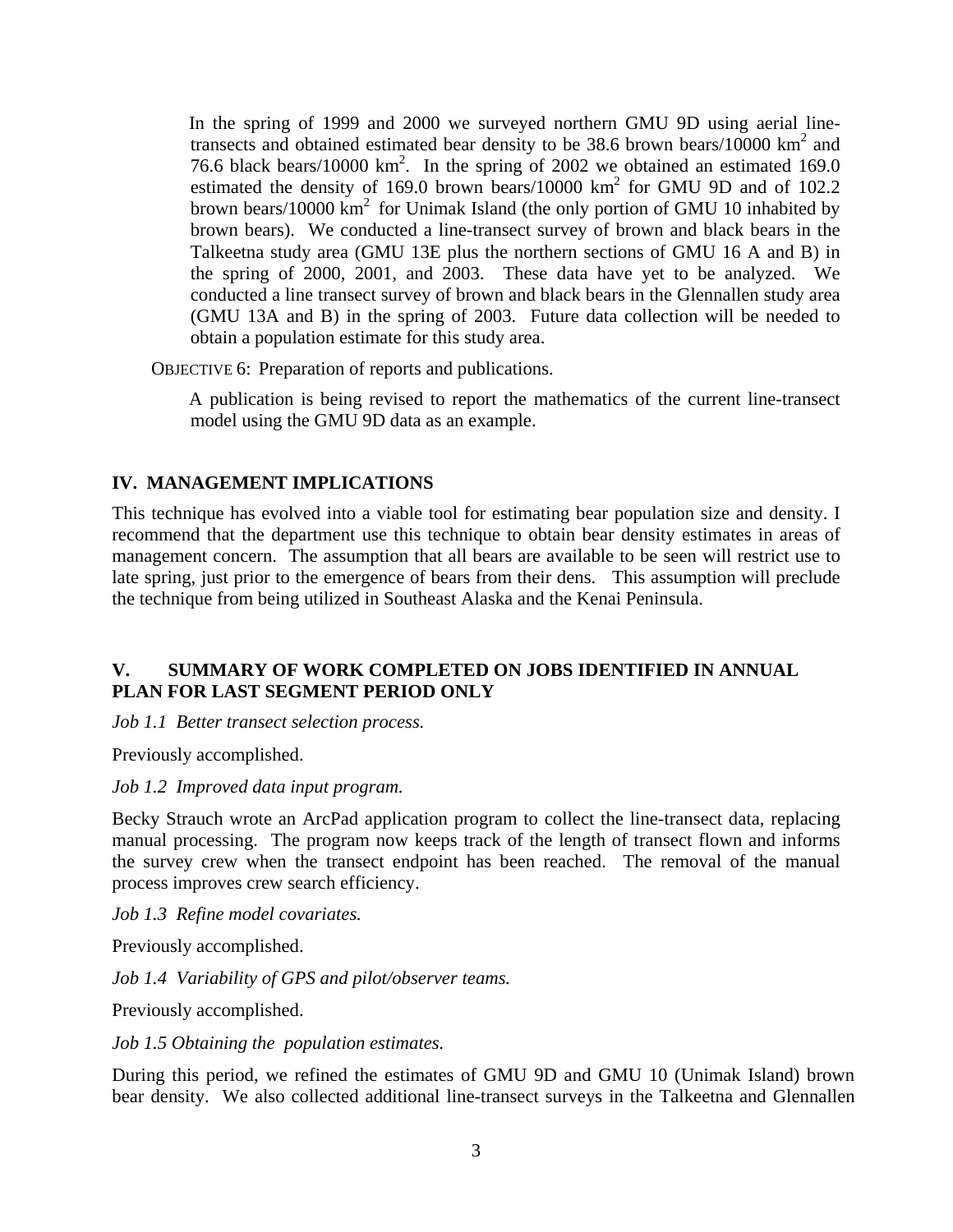study area. We have reviewed this data for inconsistencies and errors. Analysis of the Talkeetna data has begun, and we anticipate obtaining a brown and black bear density estimate in the near future.

#### *Job 1.6 Preparation of annual reports and publications*

Aside from this report, no other publications were prepared.

# **VI. ADDITIONAL FEDERAL AID-FUNDED WORK NOT DESCRIBED ABOVE THAT WAS ACCOMPLISHED ON THIS PROJECT DURING THE LAST SEGMENT PERIOD, IF NOT REPORTED PREVIOUSLY**

None.

#### **VII. PUBLICATIONS**

None.

## **VIII. RESEARCH EVALUATION AND RECOMMENDATIONS**

Our general approach to this project has worked very well, the addition of the GMU 9D data has proven insightful. Due to high bear densities, we obtained a lot of data from this survey. This will allow us to assess the relationship between sample size and precision. In Interior Alaska, bear densities are low and it takes a lot of flying to obtain enough data to estimate bear density. The use of a probability sampling to select transects may prove beneficial in these situations.

#### **IX. PROJECT COSTS FROM LAST SEGMENT PERIOD ONLY**

FEDERAL AID SHARE \$59,775 + STATE SHARE \$19,925 = TOTAL \$79,700

# **X**. **APPENDIX**

### **Literature Cited**

- ALPIZAR-JARA, R. AND K. H. POLLOCK. 1996. A combination line transect and capture-recapture sampling model for multiple observers in aerial surveys. Environmental and Ecological Statistics 3:311-327.
- QUANG, P. X.,, AND E. F. BECKER. 1996. Line transect sampling under varying conditions with application to aerial surveys. Ecology 77:1297-1302.